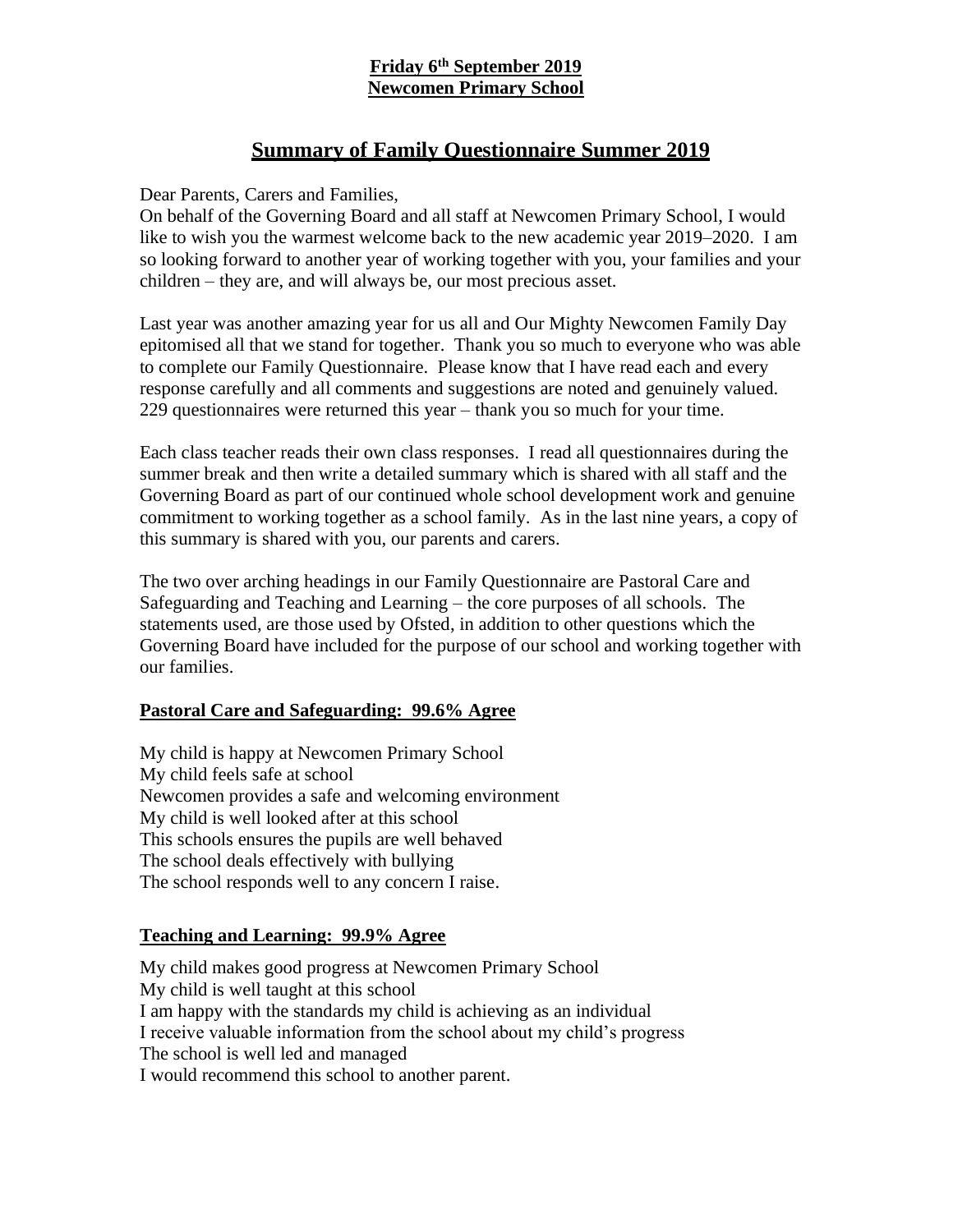## **Summary of Child's View 2019 (exact wording of children used throughout)**

## **100% of pupils said they feel safe at school.**

## **Everyone learns in different ways. What helps you to learn?**

'When the teacher gives a short input. If it is quiet and the desks are facing the front, I learn more effectively. When I understand the method and have support from the teacher. AfL from assessments and a peaceful environment. Reading aloud to help me edit my work. Having weekly spellings to learn. Making mistakes and trying again. Seeing working out on the board. My teacher showing lots of examples. Reading the question 3 times so I understand. When the adults talk me through it on a 1-1. Using my fingers to count. Teachers giving me clear instructions. Reading to further my knowledge – knowledge is power! Constant repetition helps me learn because it helps my memory to not forget it. Seeing things helps me to visualise what I have to do and helps me concentrate. A quiet area and sitting by myself. Repeating it lots of times to get it to stick in my head. When I'm in a completely quiet environment. Repeating something until I know it. When someone says it once, it doesn't go in my head but when they say it over and over again, then it goes in my head. Working in a small group. Repetition and praise. The writing checklist. A quiet working atmosphere. To help me learn, I read the question three times. Doing my Magic 20. To learn the Magic 20 and learning your Word Family List. A tranquil place to help me learn and doing extra work at home. Following the school rules and using the Writing Checklist. Practising lots and trying example questions before writing the answer. Writing Checklist, Magic 20 and a quiet learning area. When the teachers go over it lots of times. By releasing energy at break time. Communicating with others about it helps me understand how to do something.

If I have questions, I will ask until my piece of work is perfect.'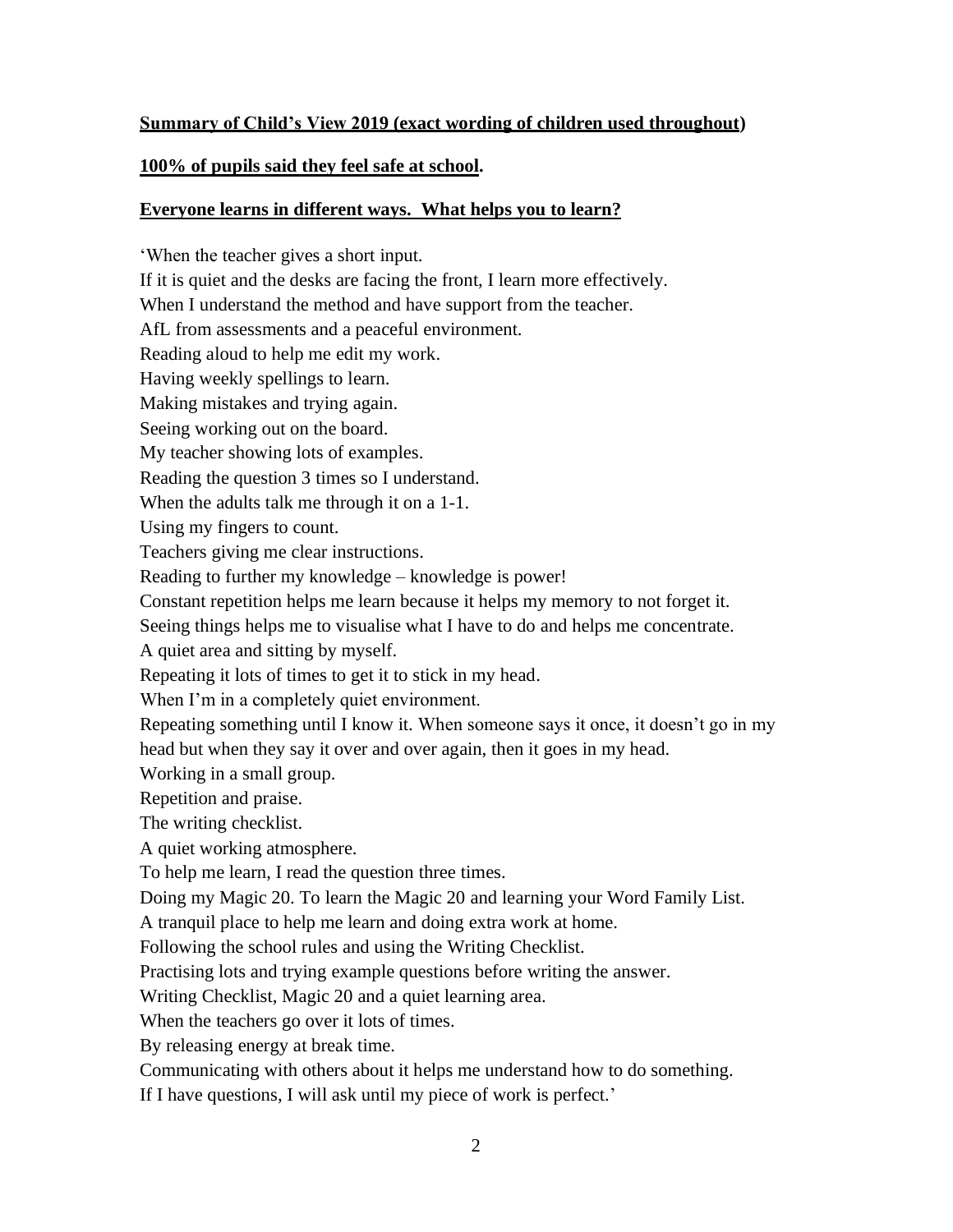# **What has been your proudest moment/achievement this year? What is the best thing about Newcomen Primary School? What has been the best part of being in your class this year? What is the best thing about our school?**

'We have the kindest and most generous teachers ever. Getting through SATs with no struggle. Everything. The teachers are just amazing. My amazing wonderful teachers who taught me phenomenal lessons. Singing in the choir has boosted my confidence. How much the teachers care about us. Winning Newcomen's Got Talent with my best friend. Performing a Dance on Family Day. Helping get our statue of Leonardo with School Council in my last year at primary school. Teachers always think about us. Selling our Enterprise products on Family Day. The best part is going on residentials. Raising £448 on Enterprise for SARA. Going down the zip-wire at Mount Cook. We got to go and see War Horse. The super encouraging teachers who push you to do your best. The staff who believe in us. Getting a pen for my beautiful handwriting. Having a phenomenal teacher and raising money for War Horse. Our brand new sculpture of Leonardo saying simul ut unum in Latin. Our staff are inspiring – they have perseverance and resilience. English because I LOVE grammar. Going to the rounders tournament. The school's connections with our family members and our amazing quotations all over the school. The best part was going to see the magical performance of War Horse. I am most proud of singing with the choir on Family Day. The live band Apollo and being rated Outstanding by Ofsted. My sponsored spell score. The money school spends on us. The best part was learning about Grandpa Mandela. Best thing about our school is Leonardo and the teachers. Best thing is meditating. Doing well in my phonics test. Standing up and saying my lines in our assembly

Singing on Family Day and our statue of Leonardo.

You make our school a close family.

You keep us safe.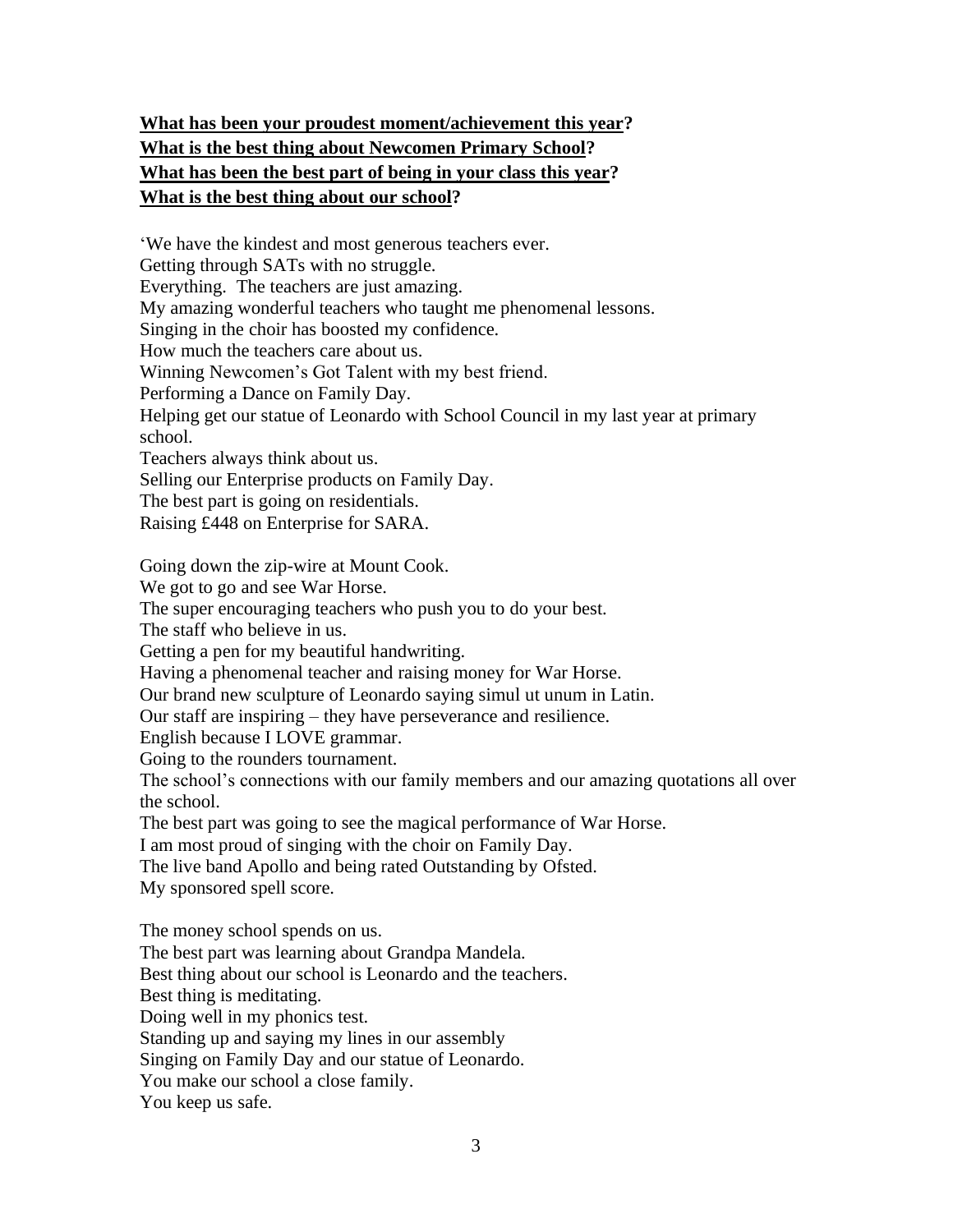Learning I can do the work and working with a teacher that had faith in me and helping me turn around.

Tackling the reading test with confidence. Working hard every day. We are a team! Reciting the Owl and the Pussycat. Receiving the HT Award for the school prayer. Going on our trip to Ryedale Museum. Receiving the HT Award for presentation. Being a finalist in Newcomen's Got Talent. Everyone want us to have a bright future. The size of our field. Writing my own poem about the River Nile.

Having a kind and caring teacher and having my friends with me. Having the bestest Head Teacher in the whole wide world  $\odot$ Getting 100% nearly all the time and reading 200 times at home. Learning to sew a Tudor rose. Our Christmas Fair. Everyone puts in so much effort to help us. Breakfast Club is great. Team effort! Our after school clubs. My proudest moment was showing my mum and dad my books.

The best thing about our school is our class assemblies and Leonardo.

Getting stage 3 in swimming.

The best thing is the Newcomen Family.

My proudest moment is getting 10/10 every week in my spellings every Friday

Our globe statue which I touched when I was in School Council and One World Our World.

Having an ice-cream with each other for our hard work.

I loved reading War Horse.

I love art. It is really relaxing and makes me feel calm.

Our family ethos.

We love our school mascot and our brand new statue of Leonardo.

I Love RE because I love putting myself in the shoes of others and learning to be more compassionate and empathetic.

I feel safe in school because the teachers look after you.

Newcomen Primary School helps me spread my wings.

My proudest achievement, which is becoming more confident, has had an impact on my social life.

The teachers put us first.

The best thing is that we have rewards for our hard work and we have talent.

Having Leonardo in our classroom after the spelling test.

We have a kind head teacher.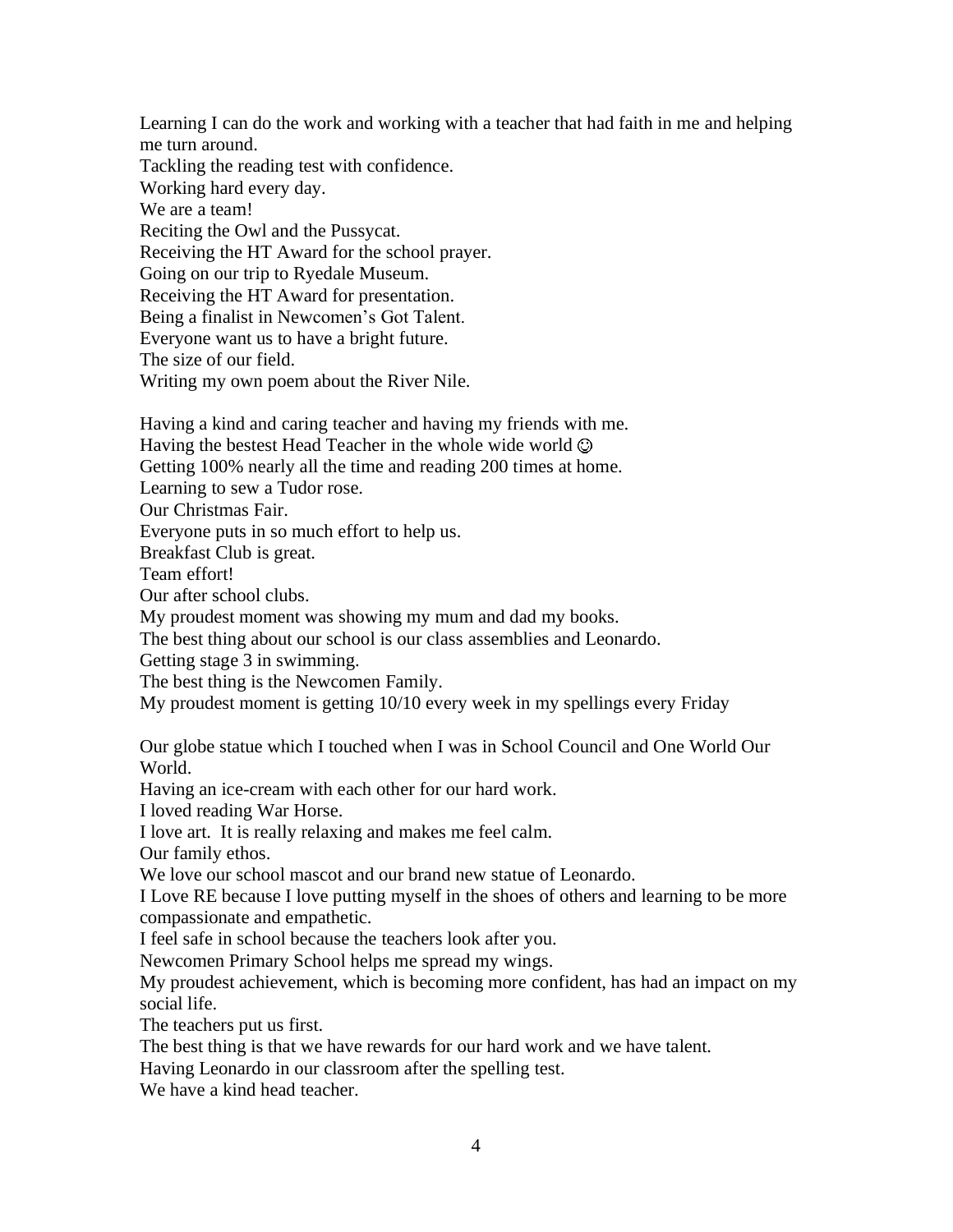Getting 100% in my maths assessment. Making smoothies in our topic lesson. Making the iron man by using plastic. My reading certificates. We are lucky to have well-educated teachers who give us rewards for our hard work. The best thing about our school is the school dinners. Getting the Head Teacher Award. I liked it because I got talked about. Coming 3rd in the egg and spoon race. Our Leonardo statue. Singing amazingly during Family Day. We have strict security and nice teachers who look after us. Special events because every event at this school is a great time. Being blessed with a magnificent head teacher. Having confidence to believe in myself. Seeing my art on display. Everything. Our teachers. Getting 15/15 every week in spellings Swimming lessons and our trips. Spending time with our teachers. On Family Day we have fun and laughter.

The teachers give up their time for us.

I'm proud of making huge improvements in my work and showing my dad my work. The challenging work.

I've got better at sketching and standing up to say my lines in assembly.

All of the teachers have been kind to me.

The best thing is that we have the right to work our hardest.

I love art and writing. I want to be an author or a teacher.

Newcomen helps me believe in my dreams, achieve my dreams and succeed in life.

My favourite memories are of War Horse and Bikeability.

Newcomen Primary School helps me be myself.

My proudest achievement is improving my behaviour.

Newcomen Primary School – the school where I began.

Inspire2Learn and eating ice-cream in class with my friends.

Singing in the choir on Family Day and getting a handwriting pen.

I am proud of reciting Flanders Fields.'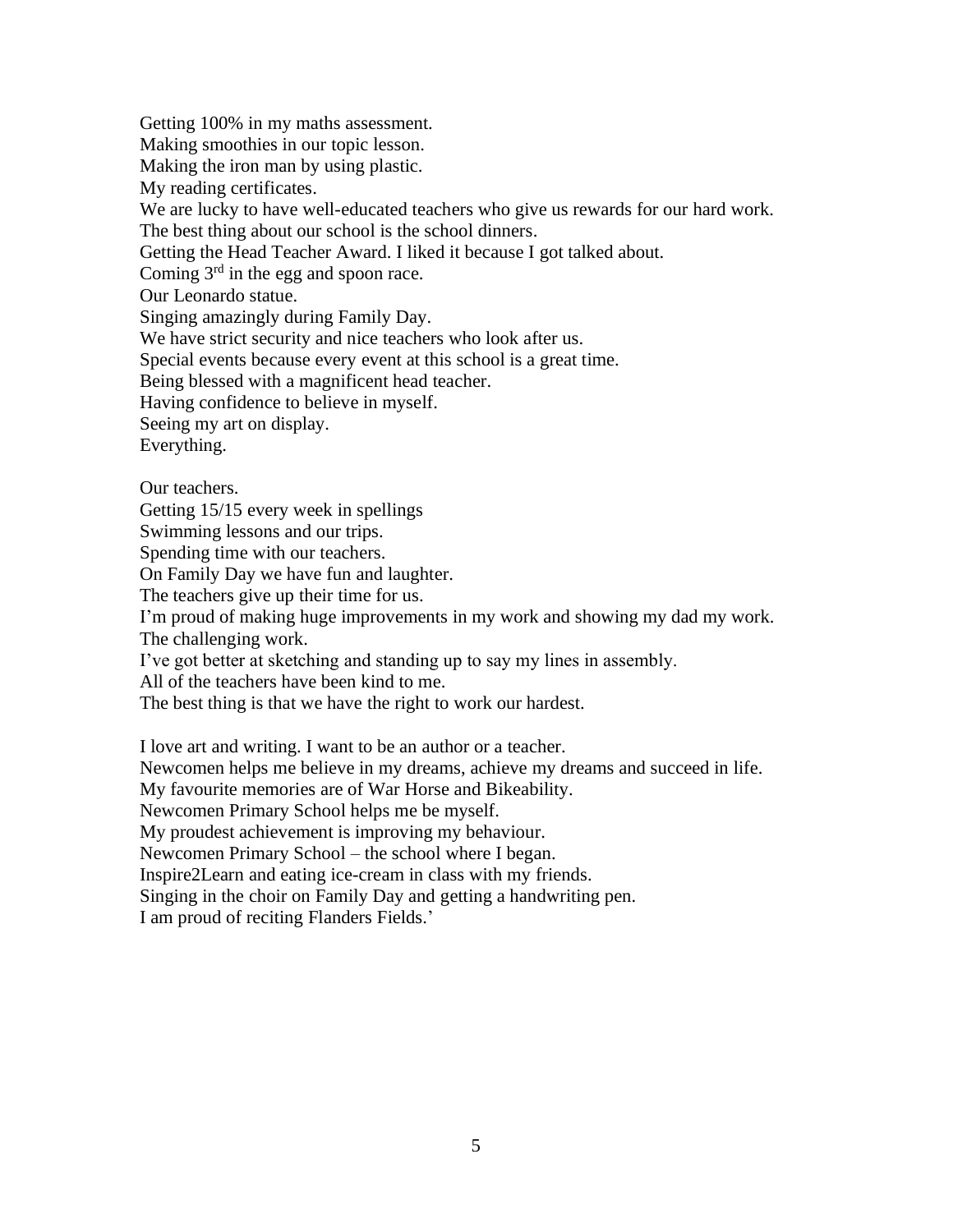#### **What would make our school even better?**

**'**A new fountain at the front of school. You can't make the school better because it is at its prime. I like it just the way it is. We can't. Everything is perfect. Nothing. Our school is phenomenally outstanding. By getting a little animal hut for the foxes so they don't get cold. It's impossible. It's already great. I think it is the best school ever. Nothing. To work with an artist. Upstairs so more children can join this educational school. An art gallery for people to see other pupil's art. Extend Caterpillar Corner and having a wildlife area. A garden where we can plant plants for school. A quiet area at playtime where we can read and have a private chat. We could grow our own fruit and vegetables. It is amazing as it is! A running club. It's already perfect. I don't think you can. Newcomen is perfect. A shaded area on the field for KS1. By putting food outside for the animals when teachers leave the school and water. Running Club for Y5 and Y6 on Monday. Gymnastics Club. Having Science Club again. Could we please have wheelchair basketball club again? Y3/4 running club. No more palm oil products. We can't. Putting up another hero on the wall in Learning Area 4. Use the flags in learning Area 2 more. To have more food tasting sessions during One World Our World. We should have the entire school go into the hall and do an around the world buffet. A litter picking club for Y3/4. Music lessons after school. Dance Club and Cookery Club for Y5/Y6. Nothing because our school is the most phenomenal school ever. Our own PE kit for tournaments. I think we should have a school PE kit that represents our school. Have our school flag in Learning Area 4.'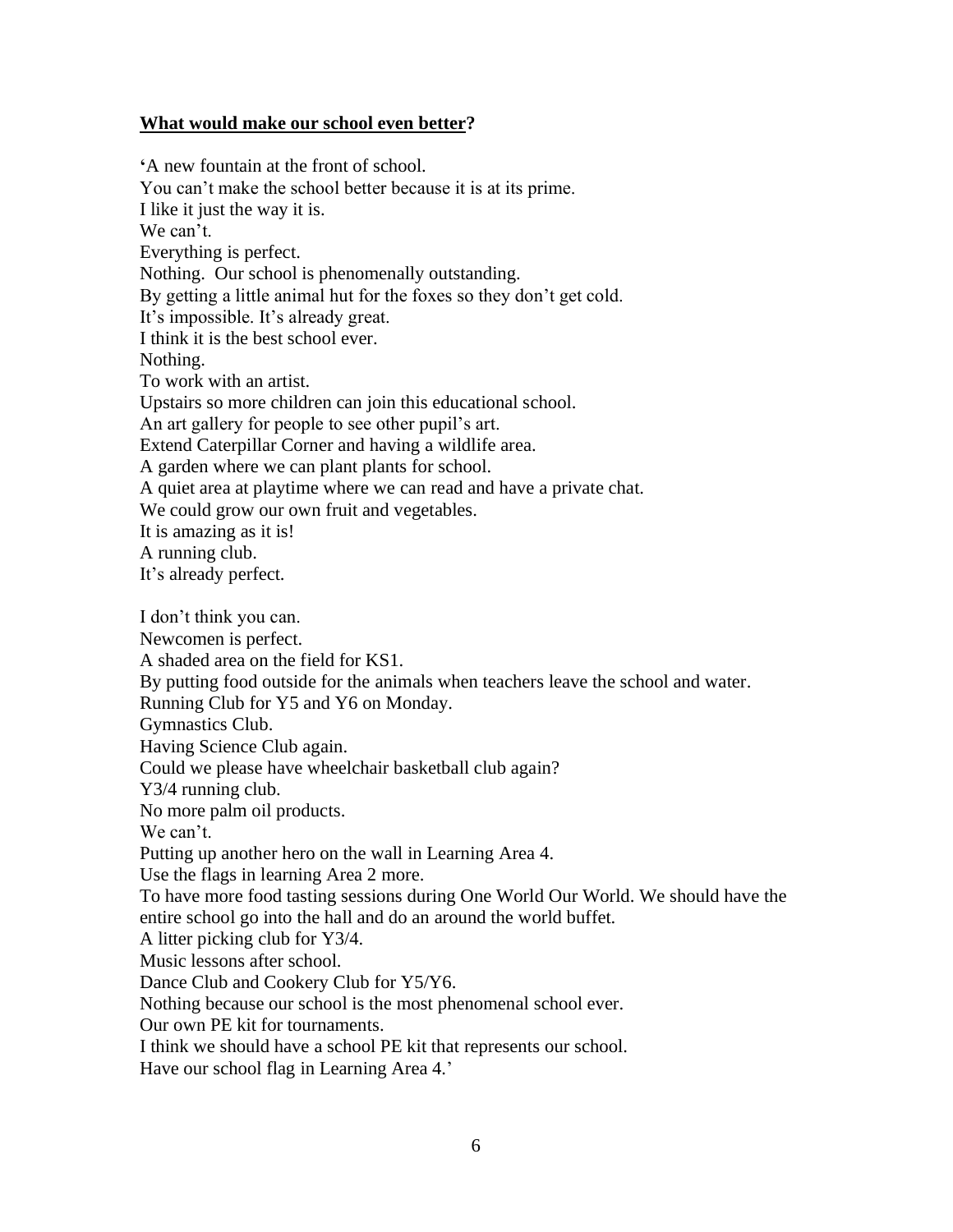#### **Summary of Parent/Carer View**

#### **What you think we do really well. (Exact wording of parents and carers)**

The teachers are very very approachable and get the balance of being approachable but firm perfectly right  $\odot$ 

Children love school when they go to your school. 10 stars!

The school's work ethic is second to none. The pupils are always taught life skills,

manners and values as well as educational subjects which is key in primary school.

The school relationship between families and themselves is amazing and I am proud my child attends Newcomen.

You teach the children the value of working hard and good things will happen. Everything.

School performances are amazing.

My child is happy and content. He comes home full of new knowledge and is eager to share it with us. Children are kind and considerate.

My child really enjoyed the after-school litter picking club.

You always listen and take on board the views of parents.

The events you hold, which involve families and carers, are invaluable and provide so many opportunities to work together to improve outcomes for children.

Well done for all the hard work all teachers and staff put into this school for the children and their families.

My children are achieving really well at Newcomen. Mrs Lamb is fab – nothing is ever a problem for her. She seems to remember all of the children in the school and they like to go and see her in First Aid.

Thank you so much for supporting my child and making her the person she is today.

The school brings families together and keeps everyone connected.

Excellent inclusive school for children and their families.

Newcomen is a great school.

I have the comfort of knowing my child is safe at school.

I like the values that the school promotes. I like that bad behaviour is not tolerated.

Family Day is just the best day of the year.

EYFS Tea Dance is a lovely afternoon.

Amazing teachers and fantastic leadership.

You support and empower children. Family Days instil pride and it is lovely to see all the children feeling that pride.

I am super proud that my children belong to the Newcomen Family.

You provide a safe and nurturing environment for the children.

Excellent support and guidance teaching the children to be responsible, resilient and respectful of others.

Children are always so well behaved. Excellent school.

Exceptional school all round with an excellent learning environment and high expectations.

You build important relationships with families.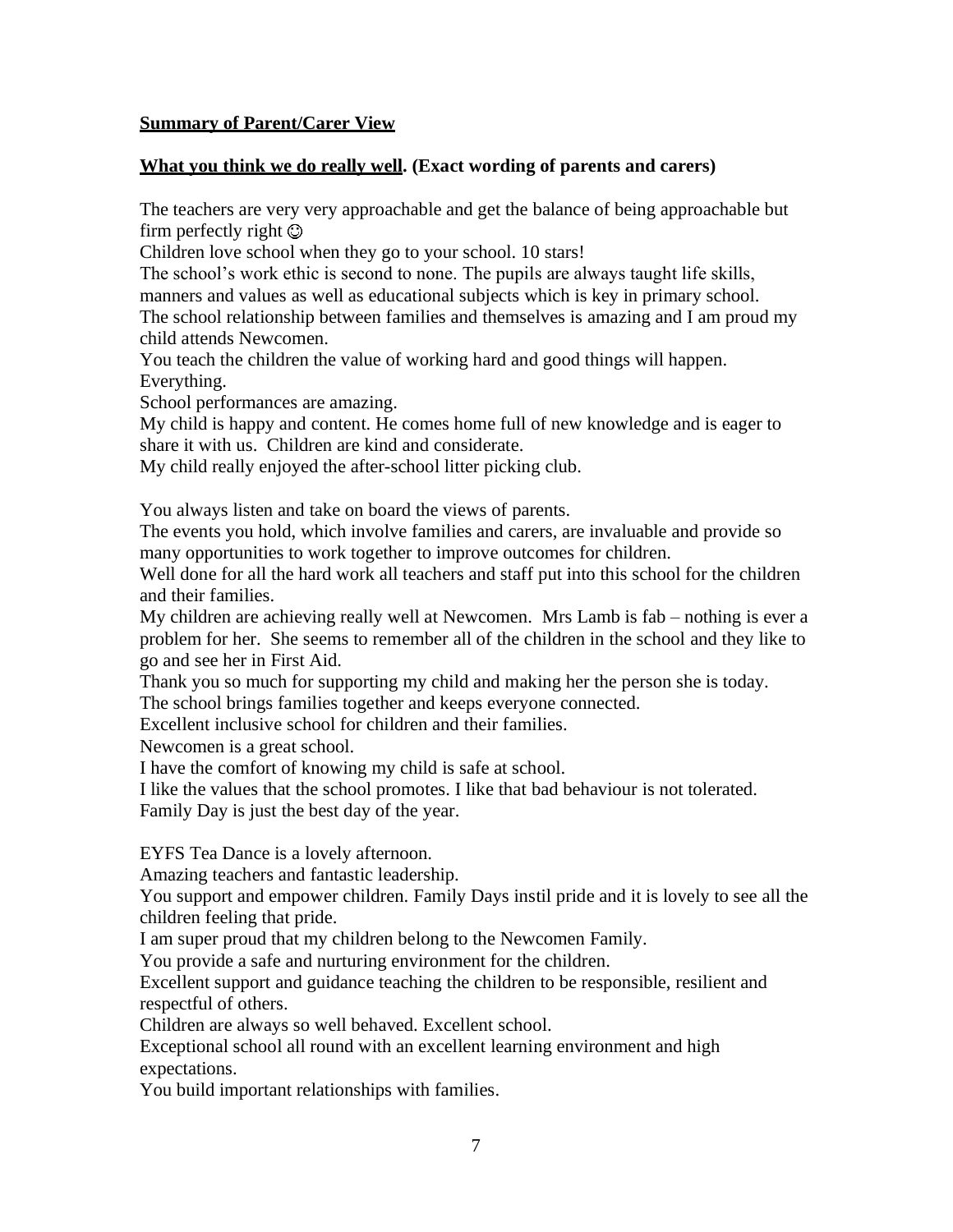The staff are amazing – always willing to go the extra mile to support.

Extending open afternoon so working parents can attend worked well for my family.

You ensure my child has the best experience and education possible.

I like how you involve the children in important decisions like Family Day colours and Leonardo.

The school makes all pupils feel like part of a big family and it's nice to feel that the adults genuinely care for every pupil.

You create a sense of community for the children and their family.

Work hard and play hard.

The school is fantastic at keeping families involved in events.

Staff have been fantastic at teaching my child – he is excelling in all areas.

You guide children to achieve their best potential. Miss Pusztai and the teachers drive a clear focus and that is all for the children to achieve their very best. I love how well families are included.

My child is happy at school and he is proud of his class and of his school.

ParentMail is superb (and paperless)!

As a parent, I am proud to say both my children attend this school. I have attended lots of events here which are of the highest standard. We enjoy Christmas Crafts and Bingo. Keep up the excellent work – I love Newcomen Primary School.

I am so exceptionally happy I moved my child to Newcomen. I have no doubt my child will thrive here. Thank you.

The school is fantastic for involving parents and creating memories for us all. My child says he loves school and hates the school holidays.

My child has blossomed and continues to learn and grow each day. Thank you. You teach the children key values about life i.e. kindness and helping others.

Regular parents' evenings and open afternoons ensure we are always informed of progress.

Great teachers. Great discipline. Brilliant teaching.

Although the emphasis is very much on academic development, it is clear that children's well-being, happiness and social development are considered in all aspects of school life. Staff are clearly dedicated.

You always keep parents up to date on what is happening in school.

Newcomen has always exceeded my expectations in all areas. The commitment to ensuring all children are thriving and happy is clear to see.

Behaviour is dealt with really well in school.

You teach above expectations and support emotional, physical and mental needs. Teaching discipline well in ways that children understand.

Teachers always find the time to treat children all individually and find each of their strengths. They are so friendly and approachable. Nothing is too much trouble.

Nursery staff have given my child the best possible start to her education. Knowing my child goes to school happy is all I can ask for. Thank you.

Being made to feel part of the Newcomen family.

The school uses a very holistic approach.

You make our school a close family. You show the children that teachers and staff care.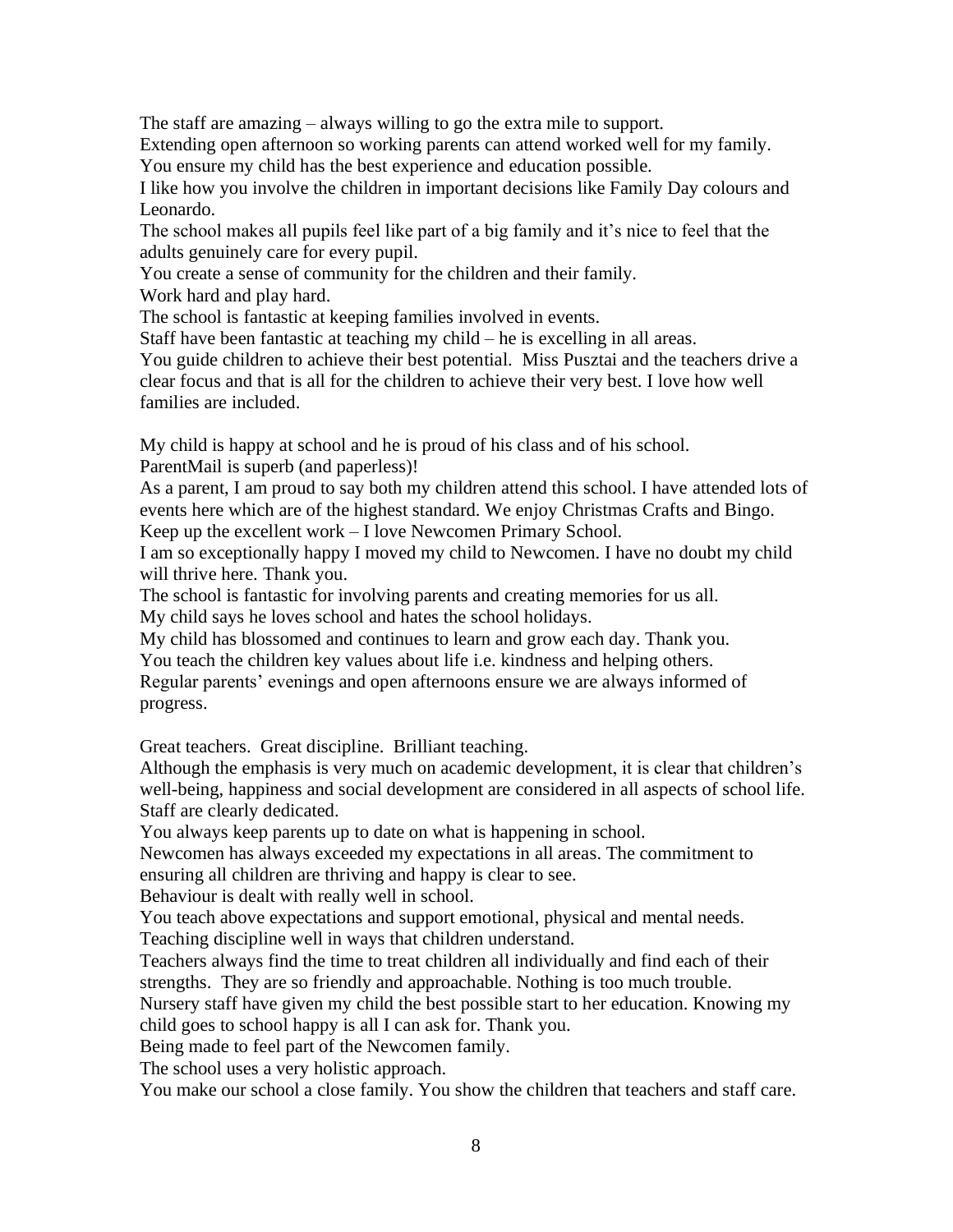Our Leonardo sculpture is very impressive!

School really encourages children to respect themselves and others.

I love coming to see my child's work on open afternoons.

After school clubs are enjoyed massively by my daughter – thank you.

I think the school brings everyone together and keeps everyone connected.

I feel the child is listened to and is happy at school. Every teacher she has had has inspired her and given her the confidence to grow. She constantly says how happy she is at school. Keep up the fantastic work. A very happy parent.

Both my children have had brilliant teachers each year in school. The teachers and staff really do care about the children and don't just treat them as a number.

An amazing primary school with a high focus on children's achievement but also remembering good family traditions, values and manners.

Helping the children to be passionate about whatever they do e.g. sports clubs, trips and even homework!

Amazing Family Day. Every year seems to get better and better!

Excellent communication again – especially ParentMail.

My child's start at Newcomen has been amazing. Communication has been outstanding. We like that school (teachers, assistants, head teacher and all staff) care about the pupils. Thank you  $\odot$ 

Supporting children to work at their highest standards.

Laminated sheets with dates for the year are great.

Staff are amazing and encourage children to try new things and build up their confidence. The help and support we have received have been amazing.

I love how the school keeps parents involved and updated. The staff make the school what it is. They are all friendly and always look happy.

It feels like what the children think is really important. From the minute you walk into school, you feel that the atmosphere is warm and welcoming and it has a lovely family feel to it.

I cannot thank the school enough for giving my child the extra help he needs.

Topics are always based on very interesting things that the children get so passionate about learning and researching it.

Communication is always great.

Phenomenal school with phenomenal teachers. My child comes home each day bursting with knowledge and inspired to learn more. We couldn't ask for anything more. Thank you for all you do.

I love open afternoons and seeing my child's work.

Being committed to the children.

Homework – it is not too easy and helps push children further.

A good strong structure in all departments.

Making sure standards, traditions and values are maintained.

Setting homework as DT projects.

The security at the school is second to none. You make my daughter happy and want to come to school. Thank you.

My child's needs are always considered.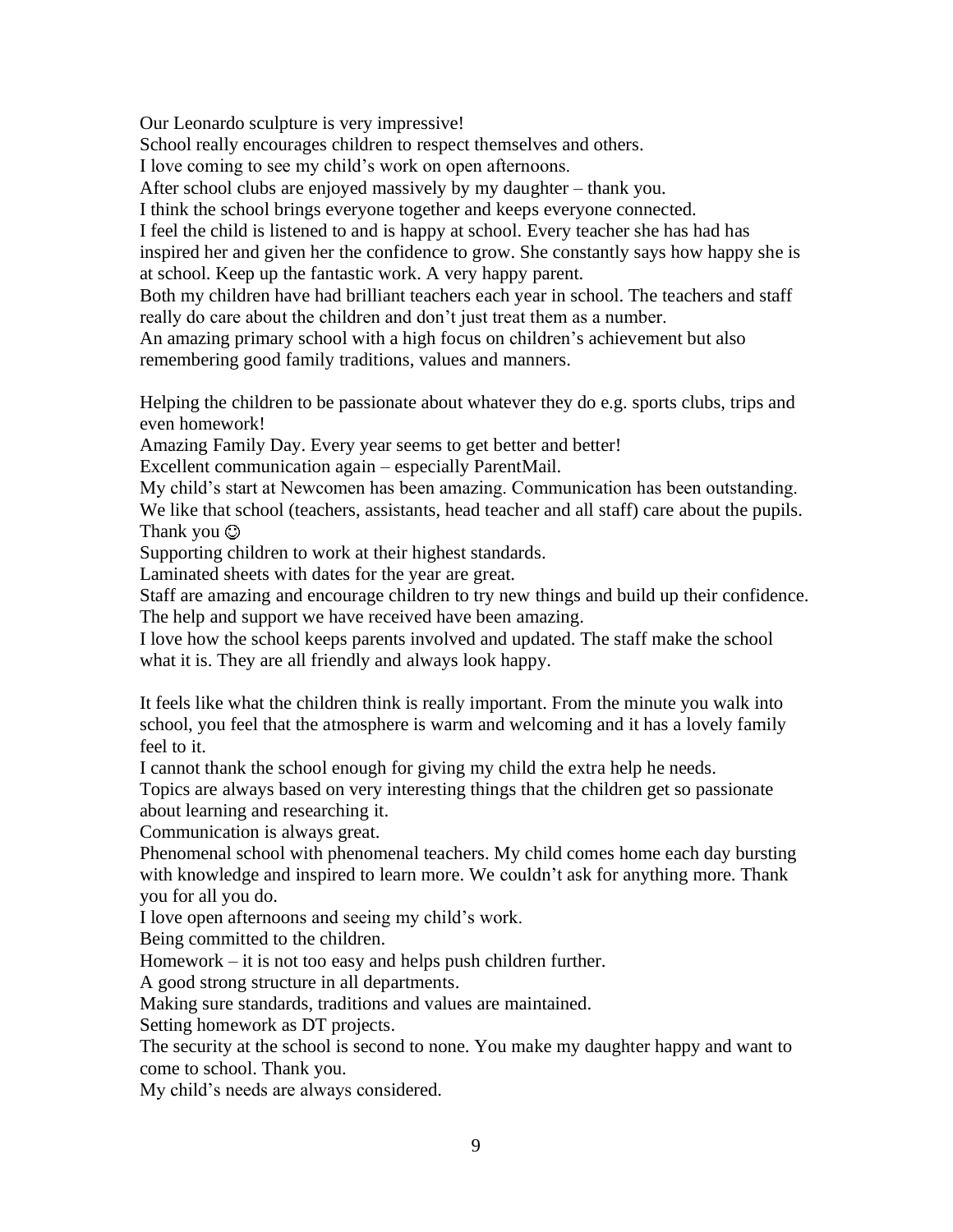The nature of school life is wonderful. Every member of staff cares for the children and it is very clear to see. Children are very well-behaved and manners are impeccable which of course continues at home.

We love the standards of the school and how important Believe Achieve Succeed is! The team are just outstanding ensuring every child's needs are met.

The family ethos. Love the welcoming entrance. Great at keeping parents in the loop. Providing an environment where children feel safe, valued and cared for and can therefore make great progress academically and emotionally.

Fantastic teaching – our son has come on in leaps and bounds since starting. We couldn't praise the school more!

Newcomen really is an amazing school and I'm so glad that my son is part of it. Lovely to see keen enthusiastic staff who make the children feel comfortable and safe to be themselves.

Staff always have the children's best interests at heart.

We absolutely loved the EYFS Tea Dance. My child's great gran was in tears of happiness watching the children dance.

The whole child is important at Newcomen.

The Wednesday Weekly Walks in EY enable the children to learn aspects of real life. This is really important.

Other schools don't provide half of what you do. I know. A big thank you from me and my family – we are proud to be part of your school.

Sponsored Spell is really well organised. All the children enjoy taking part helping raise money for good causes and learning the importance of it all.

The time and effort that is put into Family Day is incredible.

Family days and school fairs are our all-time favourites. I would like to thank you for the consideration you have shown myself on behalf of my children.

Commitment to the children.

Excellent interaction between students, parents and staff.

The teachers have always been fantastic and make the children feel special.

Family day was BRILLIANT (as usual!)

Listening to parents' and children's suggestions and acting on them.

The school has fantastic leadership and the staff team is amazing.

Such a wonderful environment for learning – supportive and caring.

You make pupils and family feel like one big family. The way you involve parents is amazing. Events like Family Day, school plays, sports days – you go above and beyond and seeing my children beam with pride is the BEST feeling! The best decision I ever made was choosing this school – my children practically run to school on a morning – so THANK YOU!

The school put the children first. You put amazing effort into everything you do. Excellent communication.

Newcomen is a very special school that goes out of the way to make you feel part of a community and has an open door policy allowing enquiries to be dealt with that day. We love that the HT and all staff care about our children – thank you.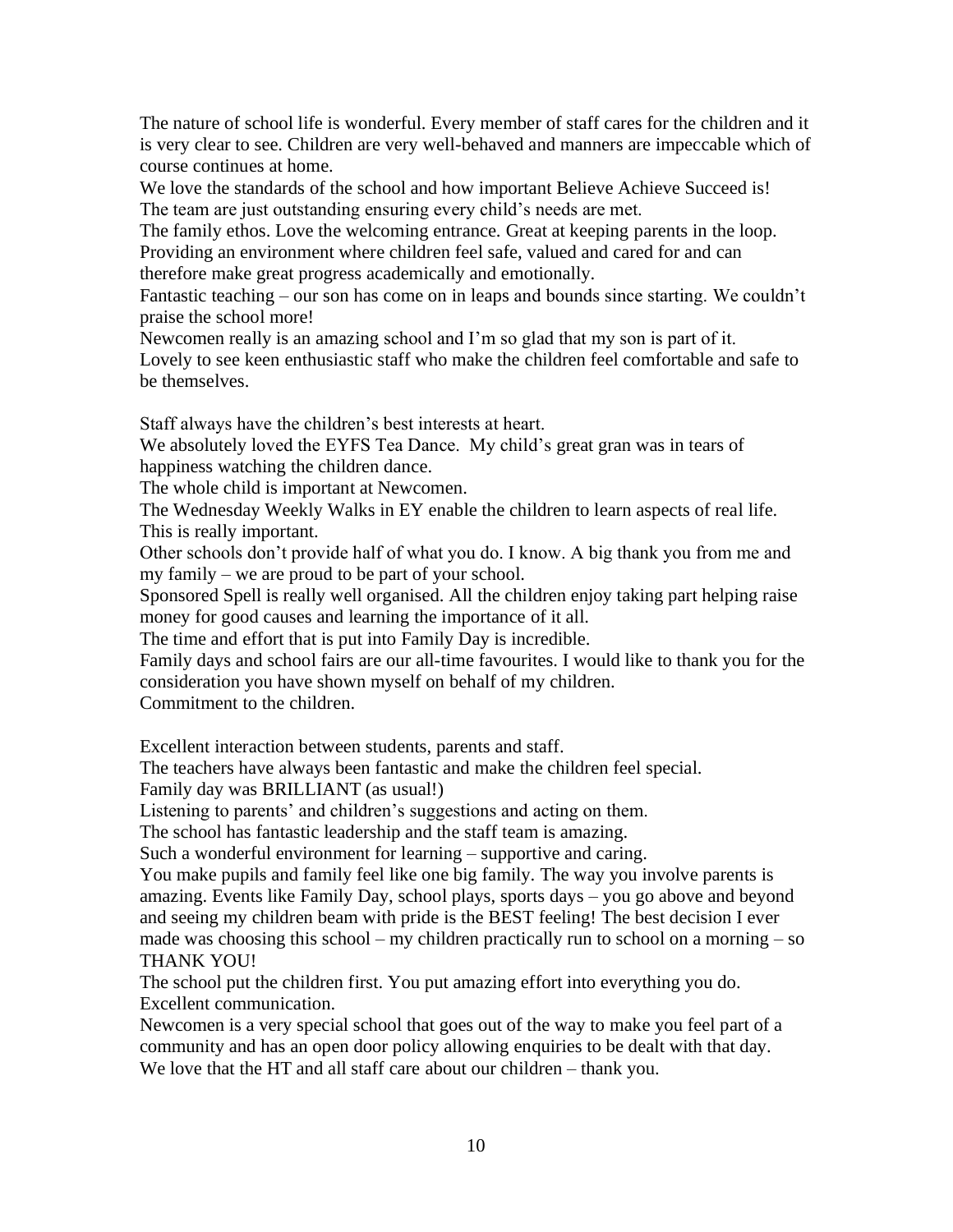The school is great. The teachers, children and parents work together – could not ask for a better school.

Really efficient communication from the school. Children always seem happy.

You create an environment that balances discipline with support and caring which allows the children to thrive and learn.

You treat each child as an individual and involve parents and carers at every opportunity. The teaching and support staff are wonderful human beings  $\mathcal{Q}$ .

Everything is just perfect and the teachers are just amazing.

You provide an excellent breakfast facility at a great price.

Excellent weekly ParentMail to keep us updated.

The school gets excellent SATs results and it is not hard to see why as the staff really do allow children to exceed. They offer excellent teaching methods and teach at an extremely high standard.

Exceptional school overall.

You give parents lots of notice of activities – laminated calendar and ParentMail. Excellent learning environment and highest expectations.

Family Day is absolutely fantastic and so unique. It is the highlight of the year. My daughter is so happy at Newcomen.

Family Day confirms how all the children and staff support and encourage each other.

Inspiring the children to work their hardest and supporting children of all different abilities. My child's confidence has grown ten-fold and he genuinely loves coming to school and learning.

Twitter is great.

Everything. Encouraging children to achieve their best. My child loves the family feel of school.

I honestly can't thank my child's teacher enough for what she has done for my son. He has come on so much.

You encourage the children to reach their full potential.

The staff are genuinely happy and always put 100% effort into everything they do. They are full of enthusiasm. They are by far the best thing about the school and the reason the children do so well.

I like the variety of after school clubs held throughout the year.

Understanding each child's individual needs and traits. You take an interest in home life.

Outstanding Family Day – I have very special memories of family days to look back on. ParentMail has really helped with communication.

How you get the children working together and helping them be passionate about whatever they do.

So proud my son is a pupil at Newcomen.

As a parent of this school, which both my children attend, I couldn't be happier with the way you care for my children shaping their futures.

I really admire you for promoting 'British Values' - Tolerance, Democracy, Mutual Respect, Individual Liberty and Rule of Law.

I have two happy children who love school and that's what matters $\odot$ !

Everything – I am so proud my daughter is part of the Newcomen family.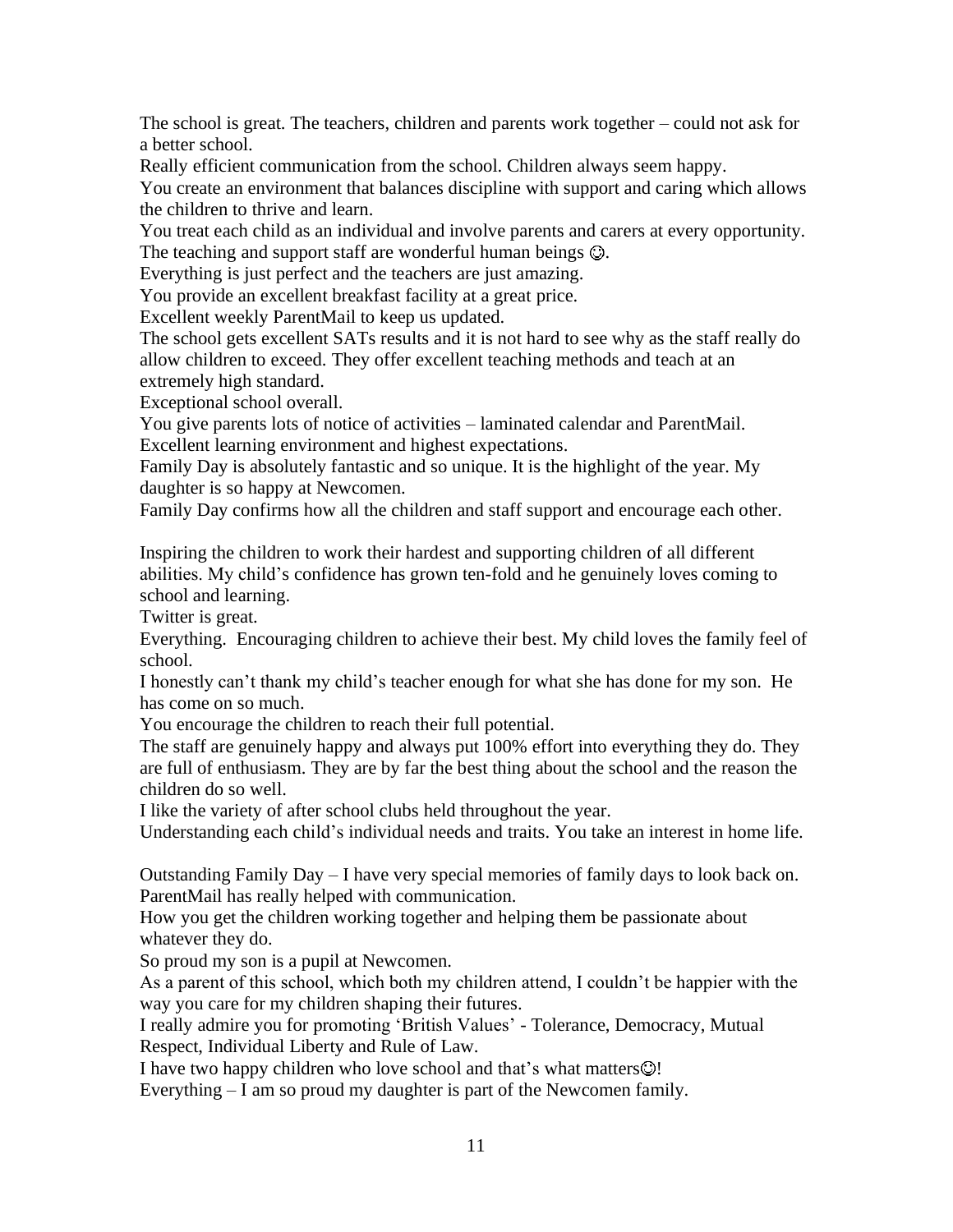I love the inclusion of all the children and their families at Newcomen. Everything – I wouldn't change a thing.'

### Further Suggestions:

'A sun canopy for Family Day.

Meditation with calming music at the end of the day.

Newcomen Primary School has such a lovely feel to it. Keep it up  $\odot$ 

Please keep Christmas Crafts evening

Keep up the good work.

Our children love after school clubs so more would be great.

Could you make Family Day more plastic free asking external sellers to provide alternatives?

Uniform – there must be a way we can organise for the uniform to get recycled within our Newcomen community.

A dog mess bin outside school might help the dog fouling outside the fence.

Dress up on World Book Day.

Maybe a KS2 area outside where children can sit and read.

Literally can't think of anything  $-$  it's a fantastic school.

Keep doing what you are doing.

We are just looking forward to our child continuing her journey in Newcomen. Can't wait to see what she will achieve within such an amazing environment.

Maybe acknowledge Nursery out of school achievement?

Somewhere to store bikes/scooters for Nursery that is accessible for morning pick-up (if possible?)

We are delighted that our child attends this school. It is a really special place. Thank you for your support.

Let the younger children stay out for the full Family Day.

Just keep being amazing!

Stricter rules around shoes worn as school uniform.

Medals for sports day instead of stickers for the younger ones as they lose them.

A canopy for children to sit under when it is hot on Family Day.

More frequent traffic supervision at morning and home time. Cars can be scary at close contact for children.

Parking – we are constantly fighting to see around stupidly parked cars to cross the road. Meditation/relaxation techniques to allow children to unwind.

Less model making/project based homework.

Continue being phenomenal.

Music lessons for children after school.

Nothing. Really grateful.

Parents could contribute £1 or £2 for medals on Sports Day as children become upset when the stickers fall off.

To make half-term homework optional as children work so hard during school time. Splitting KS2 Sports Day is an idea as all 4 year groups together was hectic. Some children were just sitting for long periods.